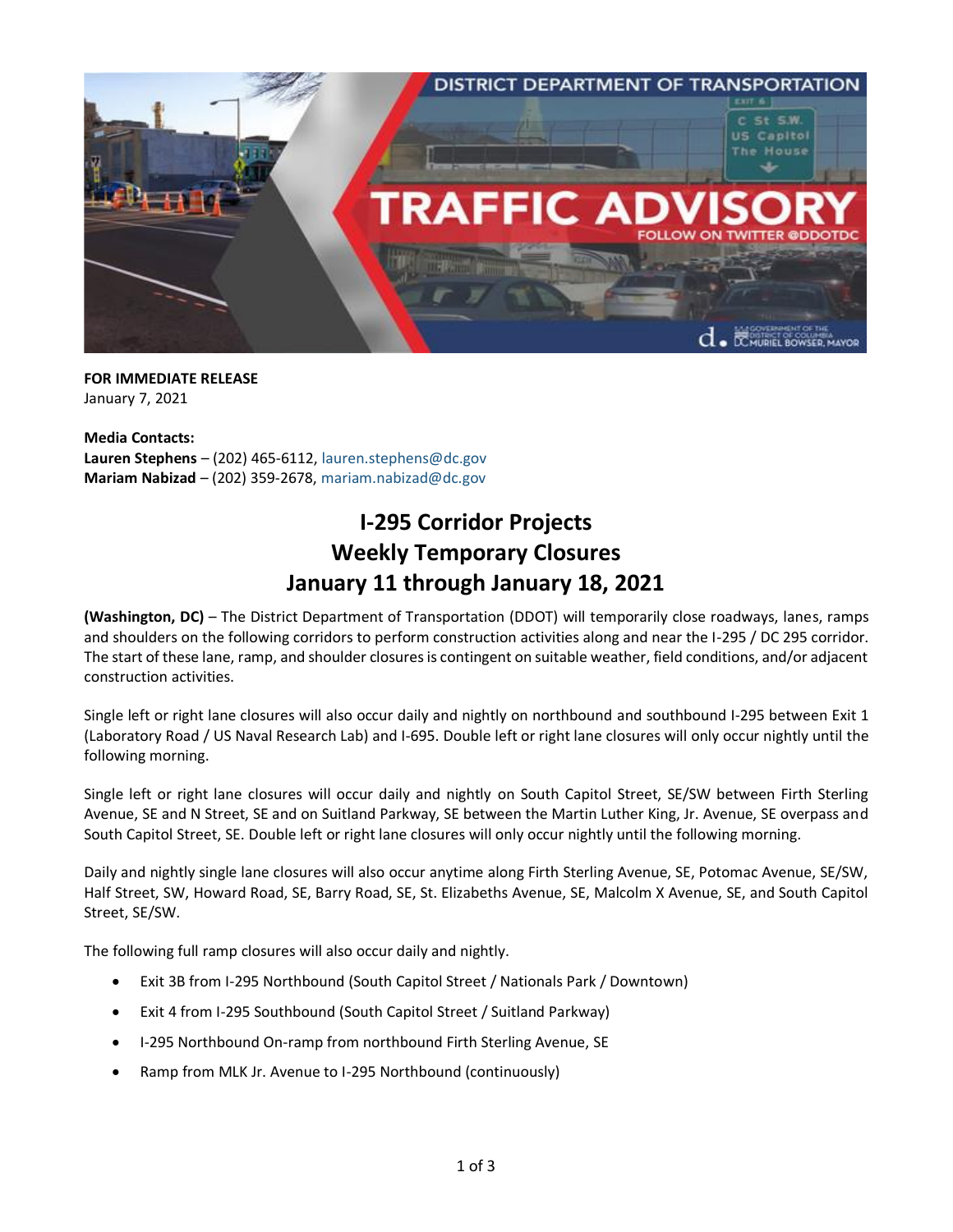Nightly full closures will occur on Howard Road SE between the WMATA Parking garage and Firth Sterling Avenue, SE and Suitland Parkway, SE between South Capitol Street, SE/SW and Firth Sterling Avenue, SE between Monday, January 11 and Friday**,** January 15, 2021. These full closures will not occur on the same nights. Only the full closure of Suitland Parkway, SE will continue during the weekend from Friday night, January 15 to Monday morning, January 18, 2021.

For the closure of Suitland Parkway, the ramps from northbound I-295 (Exit 3B) and southbound I-295 (Exit 4 to Suitland Parkway) will also be closed. The following signed detours will be in place:

- Exit 3B (from I-295 NB) Closure: Take Exit 5C to Martin Luther King Jr. Avenue, SE and follow detour signs to Howard Road, SE and back to Suitland Parkway, SE.
- Exit 4 to Suitland Parkway (from I-295 SB) Closure: Take Exit 4 to Howard Road, SE and follow detour signs to return to Suitland Parkway, SE.



## Overnight Suitland Parkway, SE Closure & Detour

Overnight Howard Road, SE Closure & Detour



These closures are required for construction activities associated with the following DDOT projects: